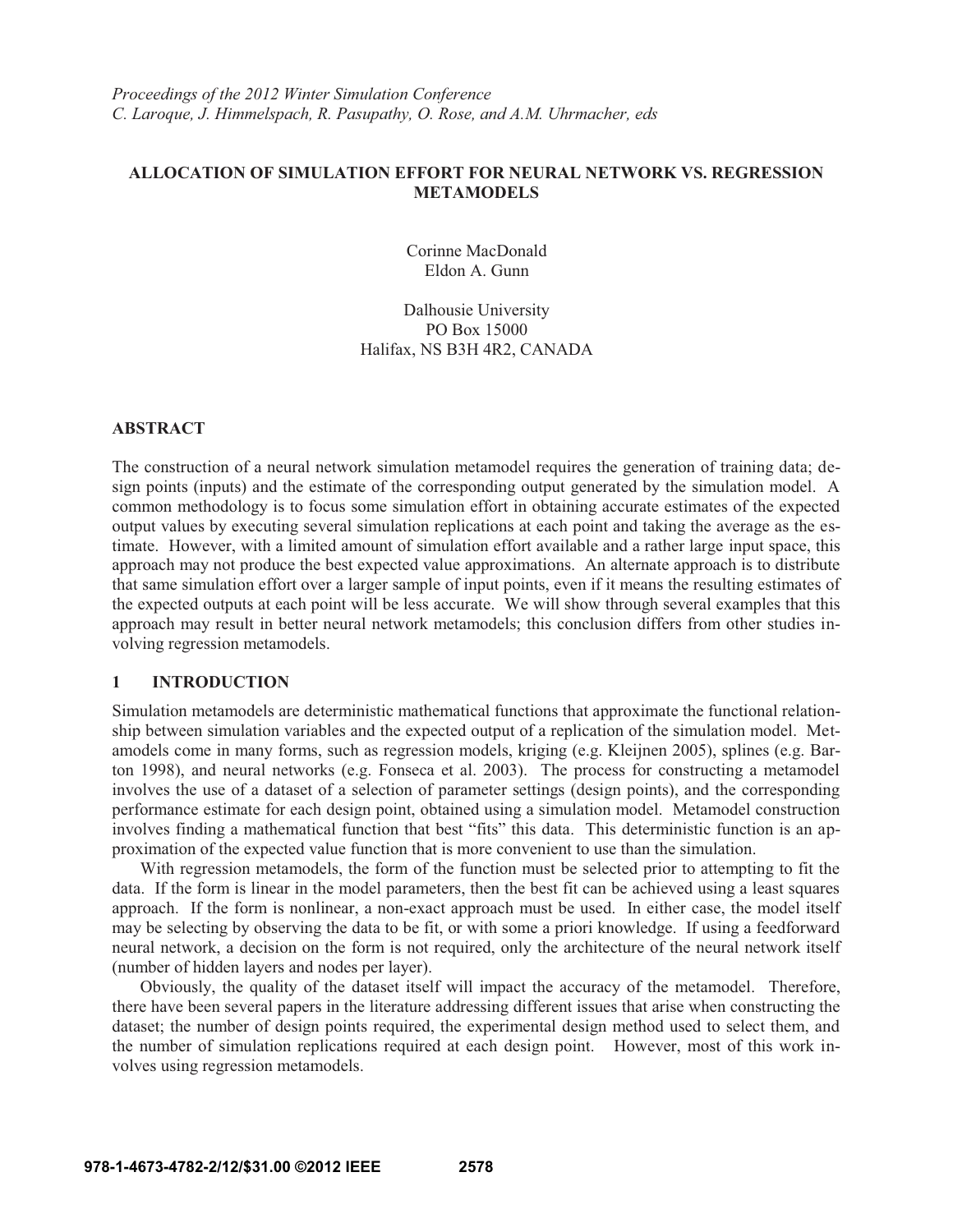We will show in this paper that the conclusions drawn for regression metamodels are not necessarily true for feedforward neural network metamodels. In particular, for neural network metamodels, using more design points with single observations can provide more information during training than the generally accepted practice of allocating some simulation effort to replicating at a single design point. This primarily has to do with two issues. First, the need for statistical information on the data when constructing regression metamodels requires there be some replication at each design point. Secondly, since neural networks can be viewed as nonparametric regression, they require more information across the input space in order to determine their form.

In Section 2, the issues involved in constructing simulation metamodels are described, including how such issues are not the same for regression and neural network metamodels when it comes to allocating simulation effort. In Section 3, we present several examples, some taken from the literature, that demonstrate why allocating simulation effort to exploring more design points can lead to better neural network metamodels. Our discussion and conclusions are in Section 4.

## **2 CONSTRUCTING SIMULATION METAMODELS**

## **2.1 Issues in Metamodel Construction**

Each type of simulation metamodel has its own considerations during metamodel construction. A function approximation metamodel must be able to *generalize*; that is, to produce reasonable estimates for input not included in the dataset used during its construction. For regression models, choosing a more complex model form than is necessary (over-parameterization) could mean developing a model that fits the training data closely, but does not generalize well. In neural network metamodeling, the approach typically used is to keep the architecture of the network as simple as possible or regularization by employing some type of penalty term in the error function that penalizes overly complex models (e.g. Saito and Nakano 2000). While this introduces some bias into the fitting error measure, it also can reduce error due to variance (the "Bias/Variance Dilemma" discussed by Geman et al. 1992). A related issue in the neural network literature is referred to as overtraining or overfitting (Smith 1993), where, in the attempt to minimize the overall training error, the model is fit too closely to the training data and does not generalize well on new data. This is a common issue for networks trained with sparse training datasets, regardless of the accuracy of the training data or the size of the network, because neural networks typically have a relatively large number of degrees of freedom in the weights to estimated. A common approach to avoiding such overfitting is to monitor both the error measure for the training data and a test dataset during training. The training is then stopped when the error begins to increase for the test dataset. Taking such an approach, even with ample training data, can improve the ability of an overparameterized model to generalize by preventing it from developing to its full complexity (Sjöberg and Ljung, 1995). Either early stopping or regularization may be a good approach when the function to be approximated is known to be a relatively smooth, monotonic function, considered to be "well behaved" over the input space. If it is known to be a complex function, or if no information is known, then such an approach may not be appropriate.

## **2.2 Generating Simulation Responses**

It is assumed that the simulation model used to generate observations for the selected design points is well designed and that its goal is to estimate the steady state expected value of at least one output. It is also assumed that the simulation provides an unbiased estimate of the expected value of the output, although achieving unbiased estimates of an expected value via simulation is far from trivial. At the very least, this involves a judicious choice of a warmup period and a data collection period that is sufficiently long (Law and Kelton, 2000). Obviously very long sample paths of an unbiased simulation can produce very accurate estimates of the output expected value; obtaining multiple observations of the same scenario (replications) and calculating the mean value should also result in more accurate estimates. Such accuracy is re-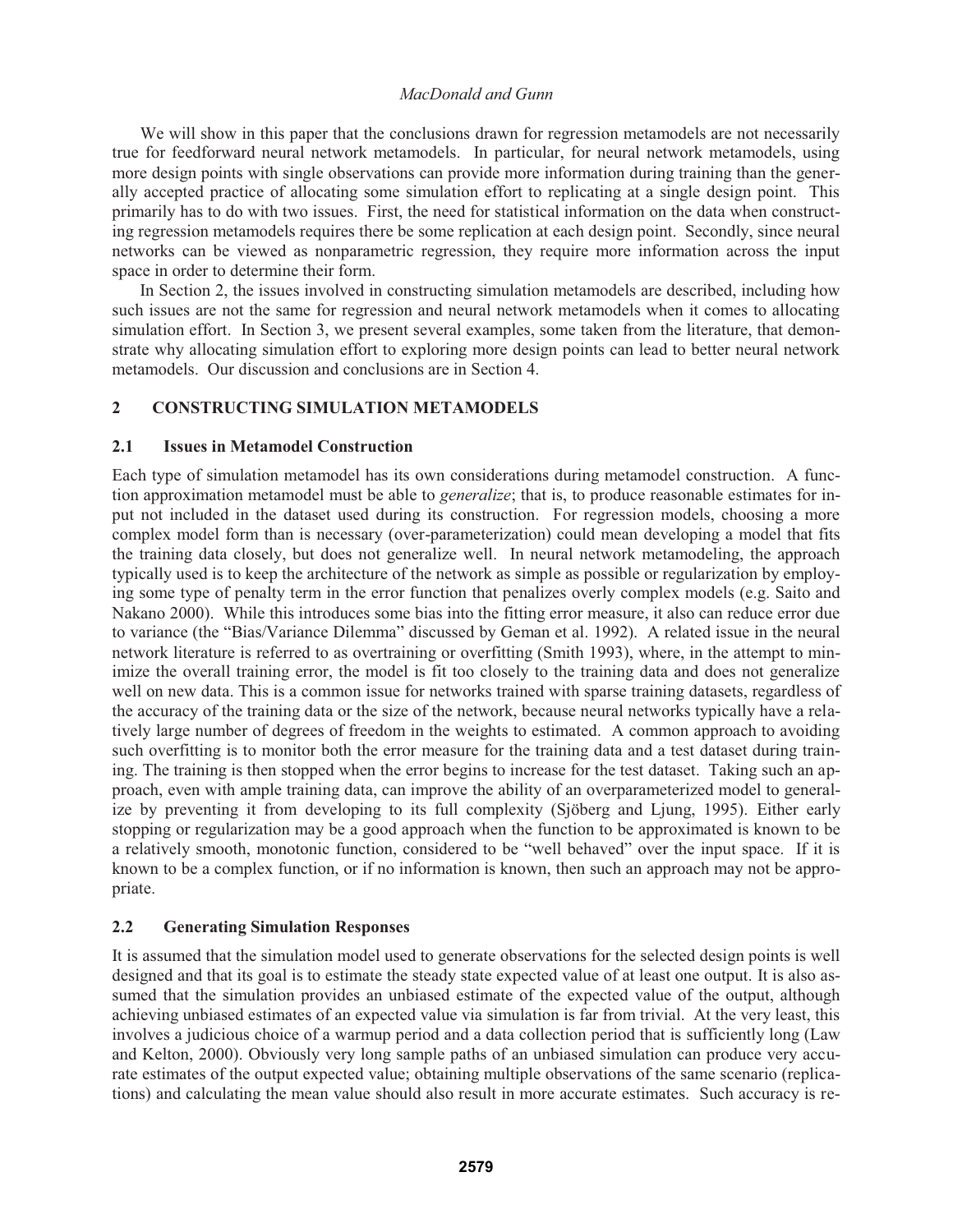quired when the goal is to compare the outcomes of two or more specific scenarios. However, either of these approaches may be an excessive expenditure of effort for one design point when the goal is to understand the form of the expected value function over all scenarios.

# **2.3 Experimental Design**

Kleijnen (2007) discusses the Design and Analysis of Simulation Experiments (DASE), which includes all decisions made in the design of the simulation experiments, for the purpose of building regression metamodels. Fonseca et al. (2003) note the importance of having enough information in the training set to train a neural network, but they do not address this issue further. As Kleijnen et al. (2005) note, the decision on the type of experimental design methodology depends to some extent on the ultimate use of the metamodel. For our purposes, we assume that we are dealing with a multi-dimensional input space, so that visualizing the appropriate metamodel is not possible. We also assume that we don't have a clear understanding of the shape of the response surface over the input space, and we do not know if it can be assumed to be well behaved. Therefore, to construct neural network metamodels under these circumstances, a space-filling experimental design is vital, as it provides more information about the shape of the response surface, and is the best way of exploring surfaces that are not expected to be smooth (Kleijnen et al. 2005). There are several possible approaches used for selecting the scenarios, such as Central Composite Design, Random Sampling, Full or Partial Factorial Design, and Latin Hypercube; see Alam et al. (2004) for a comparison.

# **2.4 Constructing the Dataset: Replication vs. Adding More Design Points**

The choice of experimental design will of course be influenced by the amount of effort required to collect one simulation response, and the number of input variables involved. For the simple single input variable examples shown later in this paper, the computational expense of generating more data for the training dataset is relatively small, and therefore the argument could be made to generate both more design points and to replicate each several times. However, this is not true for the types of models that inspired this work – those with 10 or more input variables. For such a system, even a relatively poor two-factorial experimental design with 10 replications per design point would require 10,240 simulation runs. Threefactor factorial designs with 10 replications would require 590,490 runs. Depending on the complexity of the model, this may not be possible. For the generation of regression metamodels, some replication is necessary in order to use common statistical approaches to fit the data and evaluate the goodness of the fit (Santos and Santos, 2008). However, there is no such requirement for constructing neural network models.

Santos and Santos (2009a, 2009b) looked at this issue with respect to the construction of regression models. In Santos and Santos (2009a) they fitted both a linear and a nonlinear regression model (both with only a single input variable) using design points with only one observation per point. However, they first "smoothed" the responses over the responses of nearby design points before attempting to fit the model. They concluded that this was a better approach than using the same amount of simulation effort replicating fewer design points. In both cases, the functional form of the metamodels was selected based on observation of a graph of the simulation responses. In Santos and Santos (2009b), they conducted a series of experiments where they attempt to fit a second order polynomial to the time-in-queue function for an M/M/1 system as a function of the arrival rate,  $\lambda$ . They generated five different sets of simulation data each requiring nearly the same amount of simulation effort but with a different number of design points and replications; this included a dataset with only six design points and the observations for each averaged over 20 replications, and one with 101 equally spaced design points each sampled only once. They note that in their experiments the accuracy of the resulting regression metamodels does not seem to differ much when using more less accurate points than fewer, more accurate points. However, they conclude "that it is preferable to have more replications and less design points, since it is possible to collect more meaningful statistical information without sacrificing the accuracy of the metamodel. The number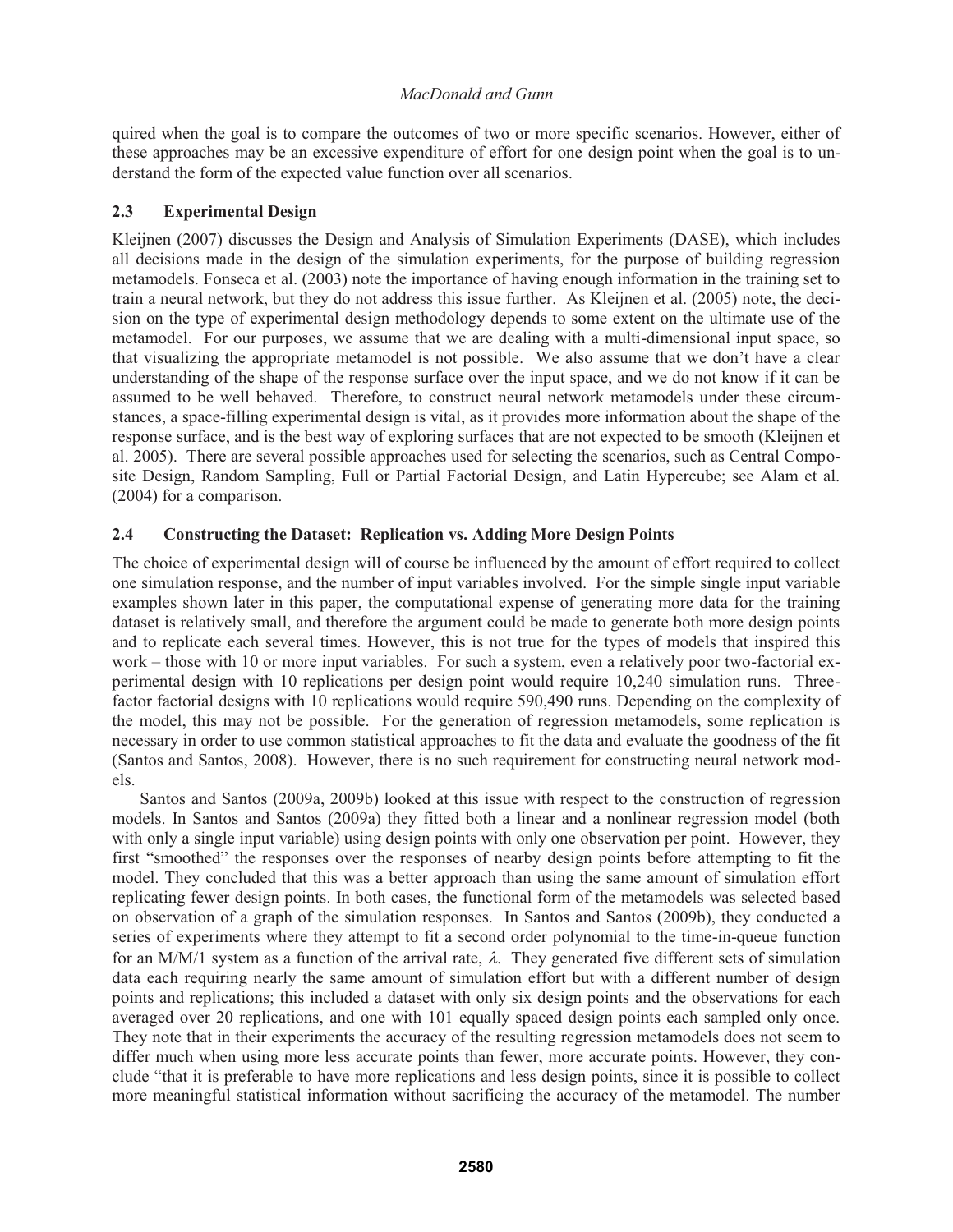of design points should be kept low, as far as it does not compromise the sampling of the simulation model response detail." (Santos and Santos, 2009b).

There has been little work in addressing this question when constructing neural network simulation metamodels. Kilmer and Smith (1993) used the simulation of an inventory system from Law and Kelton (2000) to compare the use of neural networks as simulation models to that of regression. Using the same 36 input scenarios, they created two separate datasets. The first set contained the observations of total cost for 10 separate observations (individual replications) of the simulation for each scenario (for a total of 360 points), while the second dataset contained only the mean of the observations as a single point for each scenario. They concluded that there was not much difference in the accuracy of the networks trained with these datasets, and both networks outperformed the second order regression models constructed from the same data. Kilmer et al. (1999) report on further experiments that show the individual replication training approach resulted in more accurate networks except for the largest set of scenarios. Hurrion and Burgil (1999) compared full-factorial and random experimental design methods, and concluded that the random method is best; for their experiments they simulated each scenario 20 times and used the mean observation in the training dataset. They also tested the idea that more accurate data could result in more accurate networks. They compared their original networks to networks trained with datasets generated from 40 and 60 replications, and found that these were more accurate, especially so for the random experimental design; the number of scenarios in both cases was also large. They did not experiment with a dataset with twice or three times as many scenarios. Generally, it seems to be accepted practice that regardless of what type of experimental design approach is used to select the scenarios for the dataset, some amount of simulation replication at each scenario is conducted, as is done for regression metamodels.

While this conclusion seems valid for the construction of regression metamodels, we show here that it may not be valid for neural network metamodels. For neural network training, statistical information which requires replication is not required on the individual points for the purposes of network training. Additionally, the absence of a pre-specified form for the metamodel function may require more information from across the input space. The following experiments show that, as long as the simulations produce an unbiased sample for each scenario, it may be better to use simulation effort to explore more scenarios rather than to obtain accurate estimates at each scenario, when generating training datasets to build neural network metamodels.

#### **3 ILLUSTRATIVE EXAMPLES**

### **3.1 Single Variable Example: M/M/1 Model**

The first example is the same M/M/1 queueing model found in Santos and Santos (2009b). The server processes arrivals at a rate of  $\mu = 1$  per minute (exponentially distributed); customers arrive according to a Poisson arrival process, with the arrival rate,  $\lambda$ , varied between 0.8 and 0.9 arrivals per minute (high utilization model). Thus, the utilization factor  $\rho = \lambda / \mu = \lambda$ . The goal was to build a metamodel for the expected time a customer spends in the queue for the server,  $W_q$ , as a function of the utilization factor,  $\rho$ . From queueing theory (e.g. Ross, 2006), we know that the expected steady state function is  $E[W_q] =$  $\rho/(1-\rho)$ , a smooth, monotonically increasing function. It is also known that observations of this measure, at higher values of  $\rho$  such as studied here, are highly variable. The system was simulated using a custom built simulation model and the average time spent in the queue was measured. In Santos and Santos (2009b), the first 6000 observations were considered the warmup period and were deleted, and the next 3000 observations were collected for each simulation run. Since the simulation model used here required the specification of warmup and run length in time units, this was approximated by setting the warmup time equal to  $6000/\lambda$  and the overall run time equal to  $9000/\lambda$ .

A set of 101 equally spaced design points were selected between 0.8 and 0.9, and each was simulated 20 times. Two sets of training data were then generated from the data. The first set consisted of only six design points (0.8, 0.82, 0.84, 0.86, 0.88 and 0.90), with the observation of time in system for each being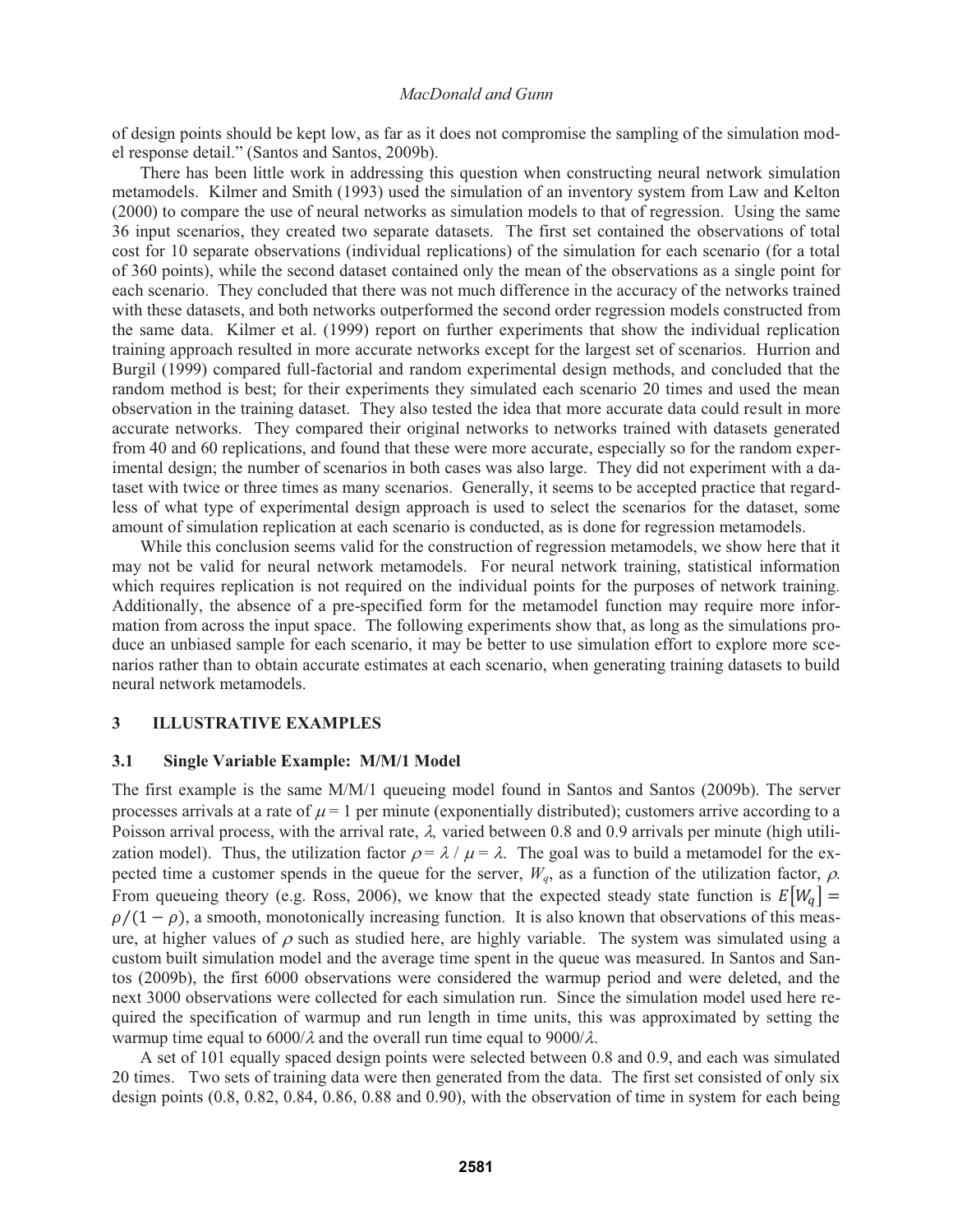the average of 20 replications. The second set consisted of all 101 design points, but using only a single observation for time in system.

Obviously, the actual function would not normally be known when fitting a metamodels, but to fairly measure the accuracy of these metamodels it only makes sense to compare the metamodels output to this known function. Therefore, to compute the actual mean squared error, *MSEa*, we use the expected value of  $W_a$  from this function compared to the result provided by the metamodels:

$$
MSE_a = \frac{1}{n} \sum_{i=1}^{n} (z(\rho_i) - E[W(\rho_i)])^2
$$

where  $z(\rho_i)$  is the metamodel estimate of the expected value of  $W_q$ ,  $n = 101$  is the number of test points, and  $\rho_i \in \{0.8, 0.801, \ldots, 0.899, 0.9\}.$ 

For the first trial, six equally spaced design points,  $\rho_i \in \{0.8, 0.82, 0.84, 0.86, 0.88, 0.9\}$ , were selected, and the value of the wait time in queue was computed using the queuing function; therefore, the data could be considered exact. With the limited amount of complexity, a two hidden node network was sufficient to train the network to a reasonable degree of accuracy, both when using regularization (with ratio = 0.99) and without. The resulting metamodels are shown in Figure 1, along with the best fitting  $2<sup>nd</sup>$  order regression metamodel.



Figure 1: Neural Network metamodels with 2 hidden nodes fit to 6 actual data points; on the left, with no regularization (*MSEa* = 1.5903E-05), and on the right, using regularization (*MSEa* =9.9134E-04)

For the second trial, again the same 6 design points were used, but this time the observations are the average of 20 replications of the simulation model (discussed above). The resulting metamodels are shown in Figure 2. While there isn't much difference in the error term, there is significant difference in the shape of the two models. The regularization technique can prevent the model from developing large weights, which will produce a complex metamodel; thus a smooth function results, very close to that of the regression model. However, without regularization, the metamodel tends to do well in the lower range of the input values but is substantially different as  $\rho$  approaches 0.9 (Figure 2a). One important thing that is worth noting is that the neural network metamodel trained without regularization has fit the 6 data points very closely; there is no mechanism to keep the curve smooth, as with regularization. There is no such concern with regression models; by selecting a second order model, the general shape of the metamodel is limited, and fitting that closely to the data is not a concern.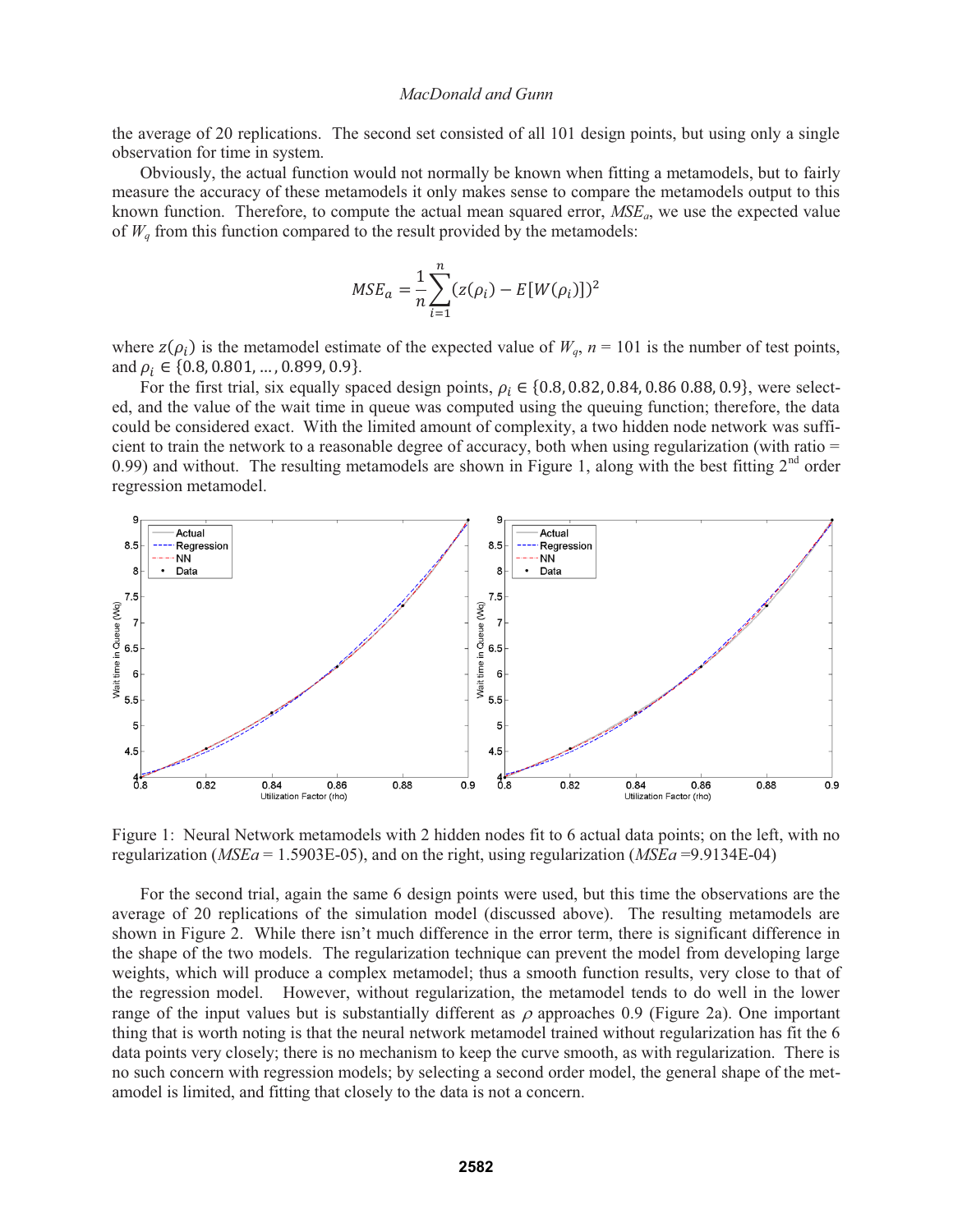

Figure 2: Neural network metamodels with 2 hidden nodes fit to 6 Data Points, averaged over 20 replications: on the left, without regularization (MSEa  $= 3.4572E-01$ ), and on the right, using regularization  $(MSEa = 3.9842E-01)$ 

The final set of trials uses a dataset with all 101 design points, sampled once, which involves an amount of simulation effort slightly less than that of the previous model. As can be seen in Figure 3, there is substantial amount of noise in the observations; note that the average of the 3000 steady-state observations of  $W_q$  for  $\rho = 0.86$  was 17.3, where the expected value was 5. This time, the network appears to fit the data rather well, and is very similar again to the regression model. Regularization does not appear to have much of an impact on the resulting model.



Figure 3: Neural network metamodels with 2 hidden nodes fit to 101 data points (De) (single observation per point): on the left, without regularization (*MSEa* = 6.9477E-02), and on the right, using regularization  $(MSEa = 5.4681E-02)$ .

This example shows that without regularization, neural networks trained on smaller, more accurate (but not exact) datasets may not generalize well over the entire input space (Figure 2a); however, even without using any form of regularization, the network trained on the larger noisy dataset achieved a much improved level of accuracy.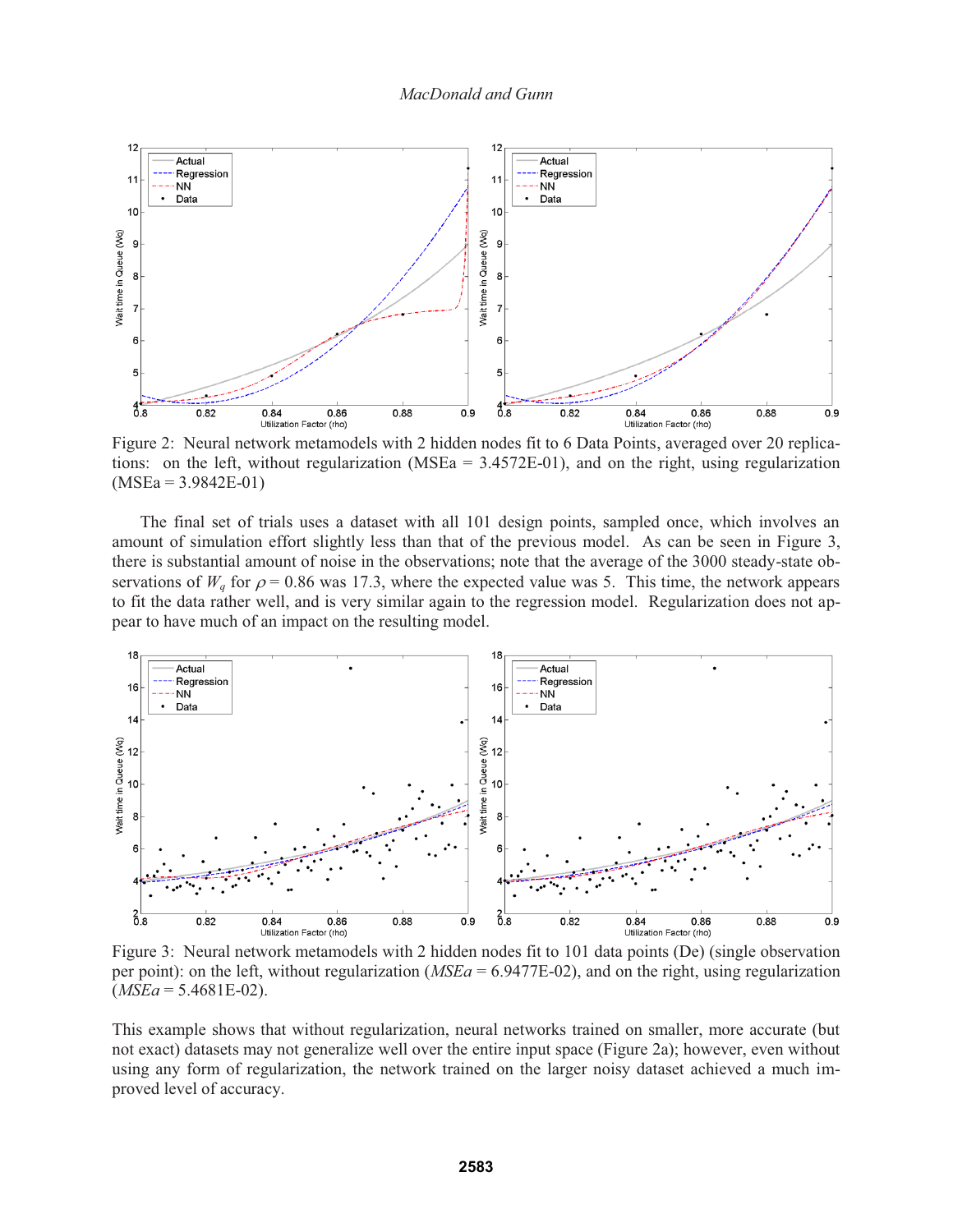#### **3.2 Single Variable Example with Complexity: Sine Wave**

When the underlying function is unknown, or known to be complex, we may not want to limit the ability of the neural network to take on larger weights (and hence, more complexity). In this simple example, the function to be approximated is  $y = 0.5 + 0.25 \sin(3\pi x)$  for  $x \in [-1,1]$ . Observations at any point *x* were generated by computing  $y$  and then adding random noise,  $\varepsilon$ , where  $\varepsilon$  was normally distributed with  $E[\varepsilon] = 0$  and standard deviation of 0.1. Seven equally spaced design points were selected, and 20 samples for each were generated (requiring a total of 140 samples), and the averages computed. Those points, and a network trained on those points is shown in Figure 4. Obviously insufficient information was provided to adequately train the network. A second dataset included 13 equally spaced design points. By observing the actual function, this is about the minimum number required to build an accurate metamodel. Again, the average of 20 observations of each point were computed for the dataset. A third set of data was generated by selecting 129 equally spaced design points, and producing one noisy observation for each. The trained networks (each with 6 hidden nodes) for both attained roughly the same level of accuracy (Figure 5), yet the third required half of the observations of the second model, and about the same level of simulation effort as the first.



Figure 4: Network trained with 7 design points (averaged over 20 observations).



Figure 5: Networks trained on 13 design points sampled 20 times, with MSE = 0.00164 (left), and on 129 design points, each sampled once, with  $MSE = 0.00127$ .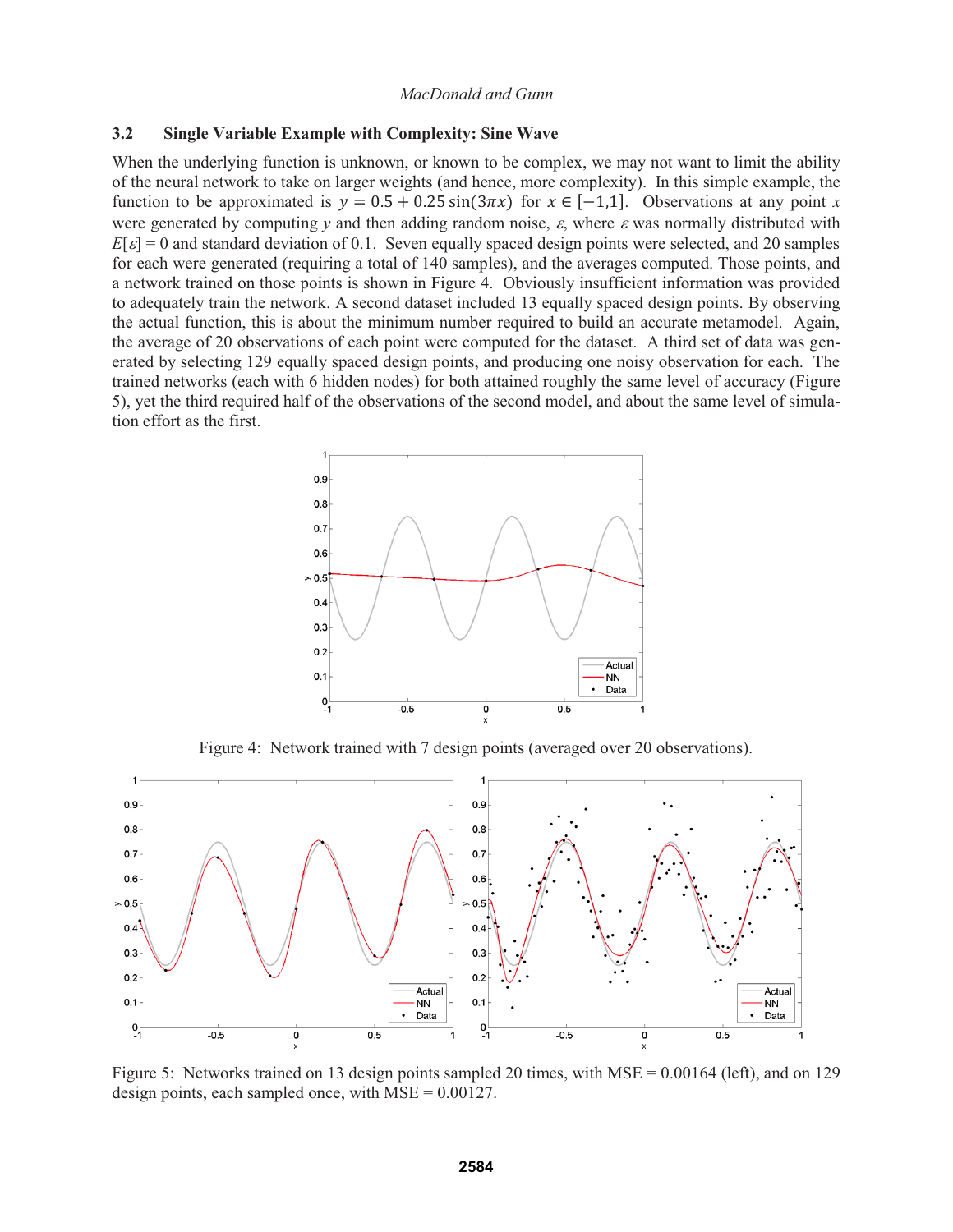#### **3.3 Two Input Variable Example: Inventory System**

This example is based on the reorder point, order-up-to-level inventory model presented in Law and Kelton (2000). The model simulates an inventory system where demand arrives randomly and is satisfied from stock. An inventory policy consists of the reorder point, *s*, and the order up to level, *S*. When the inventory level is at or below the reorder point, *s*, a replenishment order is placed for *S* – *I* units, where *I* is the inventory level at the time of the order. These replenishments arrive after a random lead time. The output of the simulation is the total cost of the inventory policy (values of *s* and *S*), which is the sum of the ordering, carrying and shortage costs. To make the parameterization more convenient, the value of *d*  $S - S - S$  is used in the model, with  $s \in \{0, \ldots, 100\}$  and  $d \in \{5, \ldots, 100\}$ . To understand the expected function to be approximated, all 9,696 possible policies (combinations of *s* and *d*) were each simulated 100 times, and the average total cost was computed (Figure 6). We will treat this as the "actual" data.



Figure 6: Contour plot of all inventory policies, output averaged over 100 replications

In the Kilmer and Smith (1993) paper discussed earlier, the 36 policies selected for their experiment included all combinations of  $s \in \{0, 20, 40, 60, 80, 100\}$  and  $d \in \{5, 20, 40, 60, 80, 100\}$ . In this experiment, we also generated two separate training datasets. The first used the same 36 policies, each simulated 10 times and the average total cost, *tc*, was used as the observed output (for a total of 36 data points). The second dataset was built by randomly selecting 360 different inventory policies (combinations of *s* and *d*) and then simulating each of these policies just once to generate an observation of total cost. We then proceeded to fit a neural network to both of the datasets. Note that both data sets required the same amount of simulation effort. A contour plot of the results is shown in Figure 7.



Figure 7: Contour plot of total cost for all policies, a) estimated by from network trained with 36 input points, b) estimated by network trained with 360 points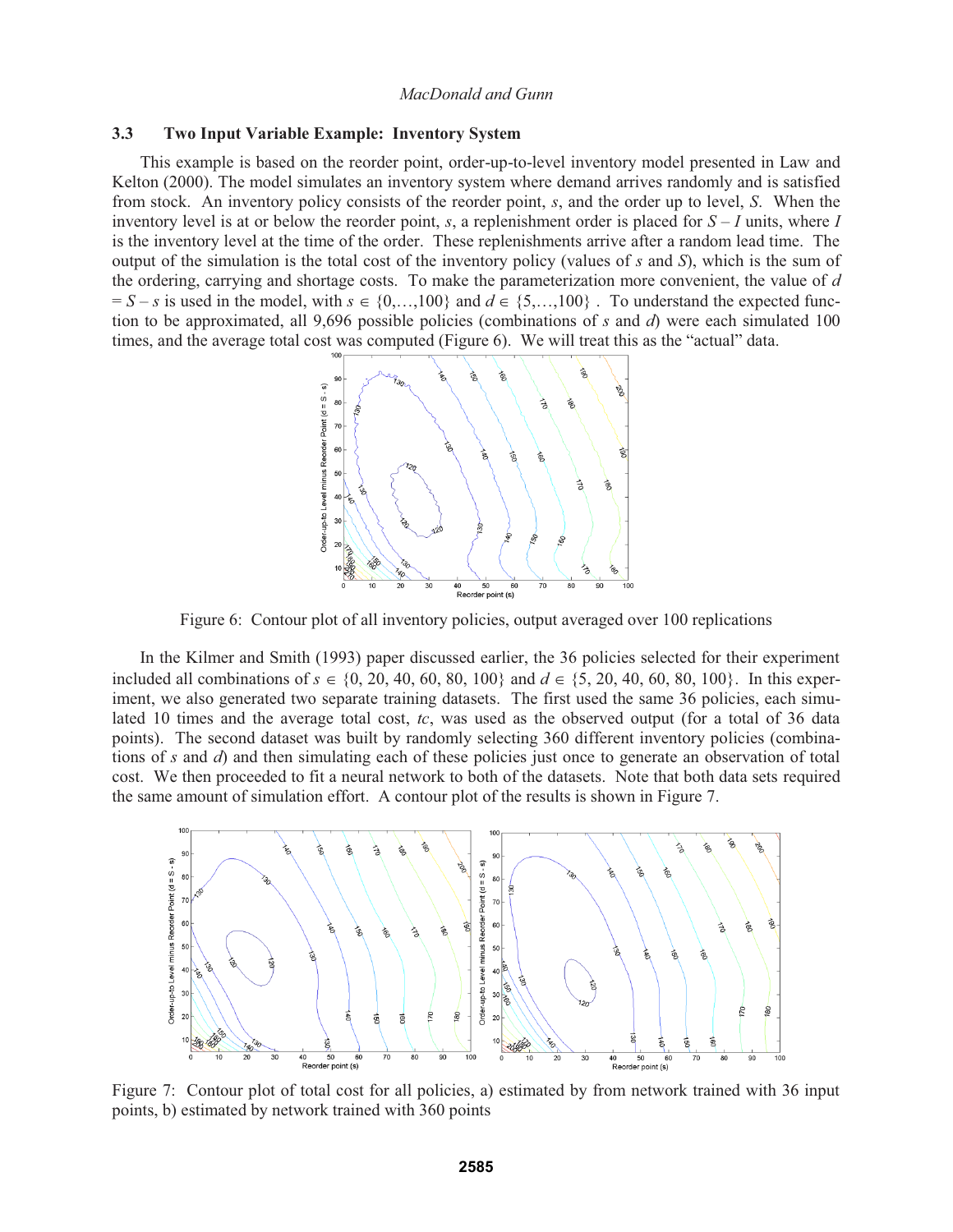For each network, the mean squared error, mean error, and maximum error between the output of the neural network and the observed value in the training set was computed (Table 1). As expected, the MSE between network and training data was smaller for the network trained on the 36 points with the average total cost. We then computed these same error measures between the output of the each network for all 9,696 policies and the average of 100 simulations of each policy ("Validation Set").

|                          | 36 Point Network    |               | 360 Point Network   |               |
|--------------------------|---------------------|---------------|---------------------|---------------|
|                          | <b>Training Set</b> | "Actual" Data | <b>Training Set</b> | "Actual" Data |
| Mean Squared Error (MSE) | 0.000325            | 2.23          | 7.88                | 1.54          |
| Mean Error (ME)          | 0.000270            | $-0.369$      | $-0.00100$          | $-0.0665$     |
| Maximum Error            | 0.0615              | 947           | 12.8                | 7.98          |

Table 1: Measures of Error for Neural Networks for the Inventory Problem

When measured against the "actual" data, the 360 point network MSE (1.54) is 30% smaller than the 36 point network MSE (2.23), but its mean error (-0.0065) is 6 times closer to zero than that of the 36 point network (0.369). What is very interesting here, however, is the difference for both networks between the MSE for the training dataset and for all policies. With the 36 point network, the MSE on the actual data (2.23) is almost  $10<sup>4</sup>$  times larger than the MSE observed during training, while for the 360 point network, the MSE of 1.54 is almost 80% less than the MSE observed during training. Obviously the 360 point network is not a case of overtraining.

## **3.4 Multiple Input Example: Design of a Production Control Strategy**

The final example is a simulation model of a manufacturing system operating with the Production Authorization Card System (Buzacott and Shanthikumar 1992), a token based control system that represents kanban, base stock and local control as special instances. A control system limits the flow of materials and information in a manufacturing system in order to control work-in-process (WIP) inventory. The simulation model (MacDonald and Gunn, 2008) was used to study the impact on system performance of different control policies on a system with random customer arrivals and random processing times at each station. In this example, it is assumed that raw materials are always available, and there is always demand at the end of the line, so the final station will always be working provided the required parts are available. A control policy in this case is described by two variables per product per station: initial inventory (WIP cap) and the number of process tags at each product store. See MacDonald and Gunn (2008) for more details. The system used here has five processing stations including one assembly station (Figure 8), and therefore 10 input variables. Given the range selected for each variable, the number of possible variable value combinations (policies) is over 10 billion. The goal was to create a simulation metamodel that will predict the average amount of Work in Process Inventory (WIP) in the system for any specified policy.



Figure 8: Schematic of the 5 Station Manufacturing Example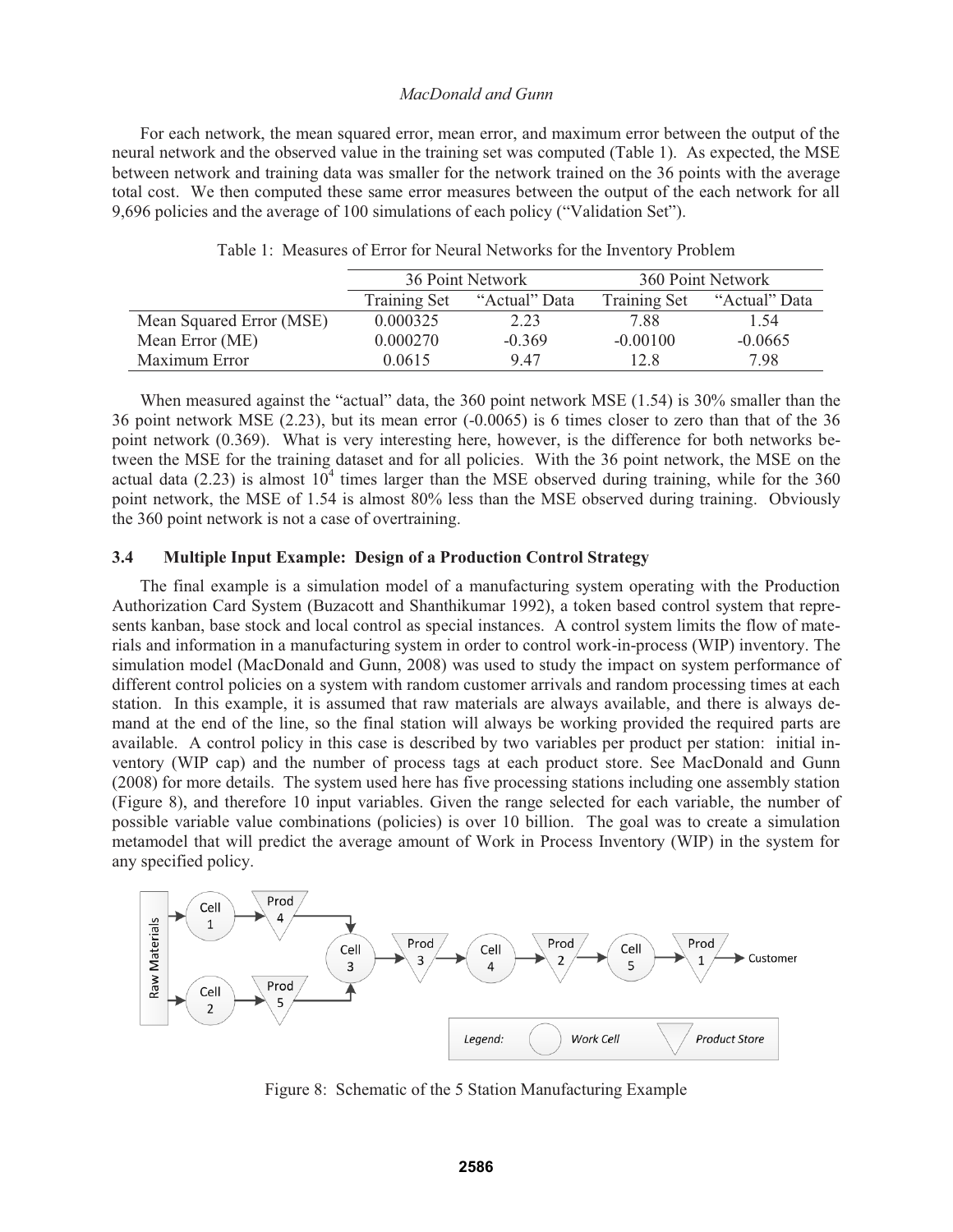For this example, we created two different training datasets to use in network training. Our sampling strategy involved dividing the ranges for each input variable into subsets (either two or three, depending on the size of the range), and then using a factorial design that specified the subset for each variable in a design point; the actual value for each variable in the design point was then randomly selected from the specified subset. Each design point was then simulated 10 times, and the average of these replications was used in the training set. The second training dataset consisted of 10 randomly selected policies from each subset combination; essentially, we sampled within each small region rather than at a single point. Not every combination of these subsets can produce a feasible or desirable combination, and was therefore omitted during the sampling process (see MacDonald and Gunn 2007) resulting in 4896 feasible subset combinations. Finally, the two extreme points (all variables at a minimum, and all at a maximum) were also included. The first dataset contained 4898 points, while the second contained 48,962 points. These two datasets required roughly the same amount of simulation effort to generate the corresponding outputs. A third dataset containing another 4896 randomly selected points (independent of the initial 4898 points) was generated, and these policies were each simulated 50 times; the resulting averages are treated as "actual" values used to test the results of the two networks. The results of these tests are shown in Table 2.

|                                         | Network 1<br>$(10 \text{ reps/pt})$ | Network 2<br>(No Replication) |
|-----------------------------------------|-------------------------------------|-------------------------------|
| Mean Squared Error (MSE)                | 0.0380                              | 0.0241                        |
| Mean Absolute Error (MAE)               | 0.1019                              | 0.0966                        |
| # Points with more than $+/- 2\%$ error | $99(2.02\%)$                        | 42 $(0.86\%)$                 |

Table 2: Error Measures for Production Control Strategies Example

The network generated using the means of 10 replications (Network 1) has a MSE on the 4896 "actual" points that is about 58% larger that the MSE of the network generated using one replication on 10 times as many points (Network 2) although its MAE is only 5.5% larger. Network 1 had twice as many points that were more than +/- 2% different from the test data. Even though 4896 simulation points is a large data set, it is still small relative to the number of possible points in the input space. This example should not be regarded as a proof, but it does illustrate an instance where more accurate data does not result in a more accurate neural network.

### **4 CONCLUSION**

The generation of a training set to be used to construct a simulation metamodel requires several important decisions: selection of the design points, specification of the warmup period and run length for each observation of the simulation output, and the number of replications per design point. Santos and Santos (2009b) showed through experimentation that the accuracy of regression metamodels is not significantly different across datasets for larger number of design points and fewer replications, provided the simulation effort is approximately the same. They further concluded datasets with fewer design points sampled with replication are preferable, given the statistical information that replication provides. However, instead of using the function form of polynomial regression, we used neural network metamodels and have shown that this conclusion may not be valid.

When training neural networks, overfitting can obviously be an issue when only a small number of (not necessarily noisy) data points are available for the training dataset. If the function is known to be smooth, then a penalty term may be used to prevent the development of an overly complex model. However, if the function is known not to be smooth, constraining the network in this way may prevent the network from fitting the data properly. Therefore, using more design points, even if the observed output is noisy, can be a better option, as shown in the examples above. If using regression, the selection of the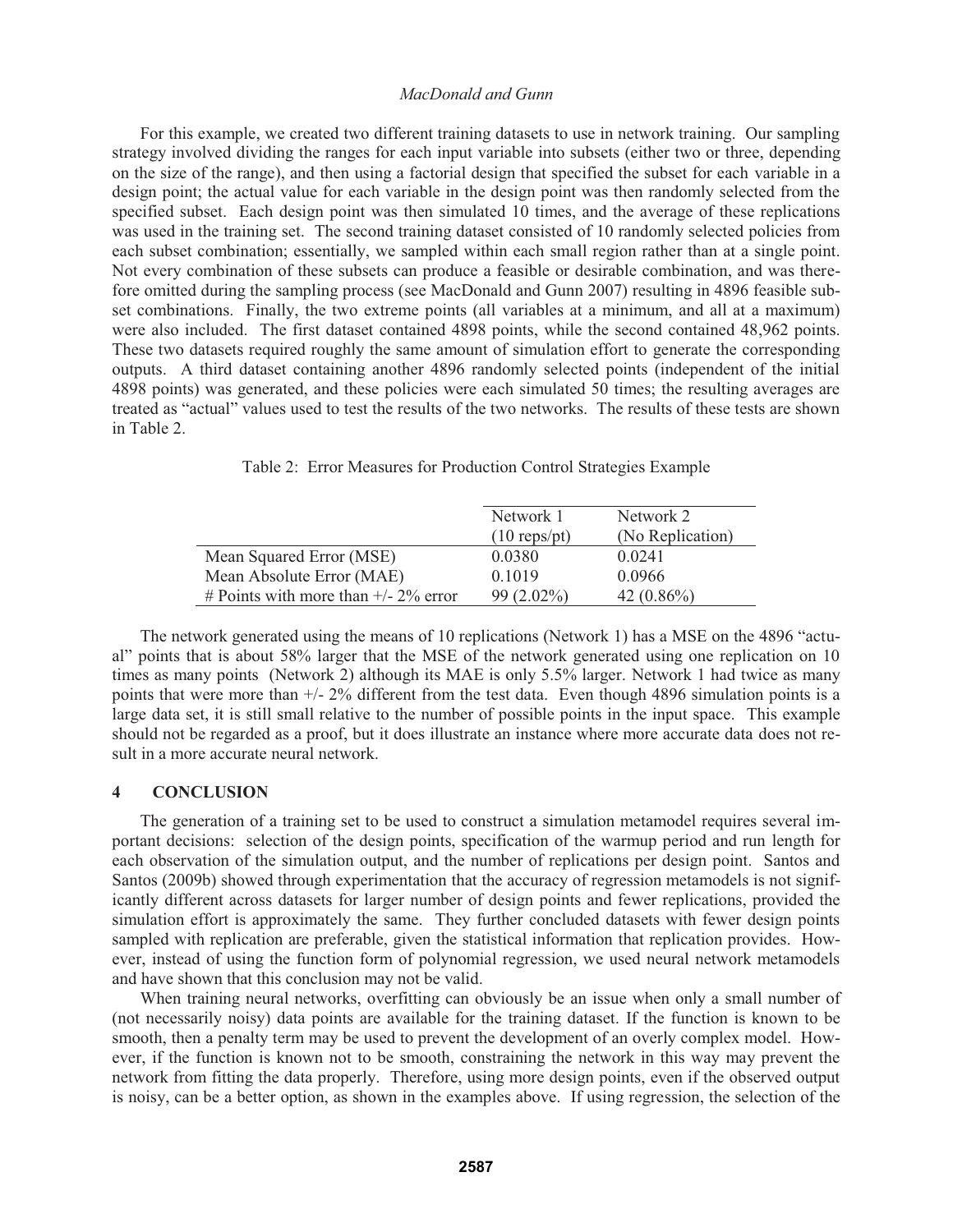appropriate functional form alleviates this concern; if the selected model is a good one, only a few accurate points in the dataset are necessary.

For large complex systems, creating neural network metamodels requires a certain amount of art in terms of choice of warmup intervals, run lengths, experimental design and number of replications. However, the results of this paper show the importance of good coverage of the overall parameter space and suggest that accuracy at the design points can be sacrificed in favor of good spatial coverage.

#### **REFERENCES**

- Alam, F.M., K.R. McNaught, and T.J. Ringrose. 2004. "A Comparison of Experimental Designs in the Development of a Neural Network Simulation Metamodel." *Simulation Modelling Practice and Theory* 12: 559-578.
- Barton, R.R. 1998. "Simulation Metamodels." In *Proceedings of the 1998 Winter Simulation Conference*, Edited by D.J. Medeiros, E.F. Watson, J.S. Carson, and M.S. Manivannan, 167-174. Piscataway, New Jersey: Institute of Electrical and Electronics Engineers, Inc.
- Buzacott, J.A., and J.G. Shanthikumar. 1992. "A General Approach for Coordinating Production in Multiple-cell Manufacturing Systems." *Production and Operations Management* 1(1): 34-52.
- Fonseca, D.J., D.O. Navaresse, and G.P. Moynihan. 2003. "Simulation Metamodeling through Artificial Neural Networks." *Engineering Applications of Artificial Intelligence* 16: 177–183.
- Geman, S., E. Bienenstock, and R. Doursat. 1992. "Neural Networks and the Bias/Variance Dilemma." *Neural Computation* 4(1): 1-58.
- Hagan, M.T. and M.B. Menhaj. 1994. "Training Feedforward Networks with the Marquardt Algorithm." *IEEE Transactions on Neural Networks* 5(6): 989-993.
- Hurrion, R.D., and S. Birgil. 1999. "A Comparison of Factorial and Random Experimental Design Methods for the Development of Regression and Neural Network Simulation Metamodels." *Journal of the Operational Research Society* 50: 1018-1033.
- Kilmer, R.A., and A.E. Smith. 1993. "Using Artificial Neural Networks to Approximate a Discrete Event Stochastic Simulation Model." *Intelligent Engineering Systems Through Artificial Neural Networks* 3: 631-636.
- Kilmer, R.A., A.E. Smith, and L.J. Shuman. 1999. "Computing Confidence Intervals for Stochastic Simulation using Neural Network Metamodels." *Computers and Industrial Engineering* 36(2): 391-407.
- Kleijnen, J.P.C. 2005. "An Overview of the Design and Analysis of Simulation Experiments for Sensitivity Analysis." *European Journal of Operational Research* 164: 287-300.
- Kleijnen, J.P.C. 2007. "Regression Models and Experimental Designs: A Tutorial for Simulation Analysts." In *Proceedings of the 2007 Winter Simulation Conference*, Edited by S.G. Henderson, B. Biller, M.-H. Hsieh, J. Shortle, J.D. Tew, and R.R. Barton, 183-194. Piscataway, New Jersey: Institute of Electrical and Electronics Engineers, Inc.
- Kleijnen, J.P.C., S.M. Sanchez, T.W. Lucas, and T.M. Cioppa. 2005. "A User's Guide to the Brave New World of Designing Simulation Experiments." *INFORMS Journal on Computing* 17(3): 263-289.
- Law, A. M., and W. D. Kelton. 2000. *Simulation Modeling & Analysis.* 3rd ed. New York: McGraw-Hill, Inc.
- MacDonald, C., and E.A. Gunn. 2007. "Analyzing Manufacturing Systems using Neural Network Metamodels." In *Proceedings of the 2007 Industrial Engineering Research Conference (IERC)*, Edited by G. Bayraksan, W. Lin, Y. Son, and R. Wysk.
- MacDonald, C., and E.A. Gunn. 2008. "A Simulation Based System for Analysis and Design of Production Control Systems." In *Proceedings of the 2008 Winter Simulation Conference*, Edited by S. J. Mason, R. Hill, L. Moench, and O. Rose, 1882-1890. Piscataway, New Jersey: Institute of Electrical and Electronics Engineers, Inc.
- Saito, K., and R. Nakano. 2000. "Second-order Learning Algorithm with Squared Penalty Term." *Neural Computation* 12: 709-729.